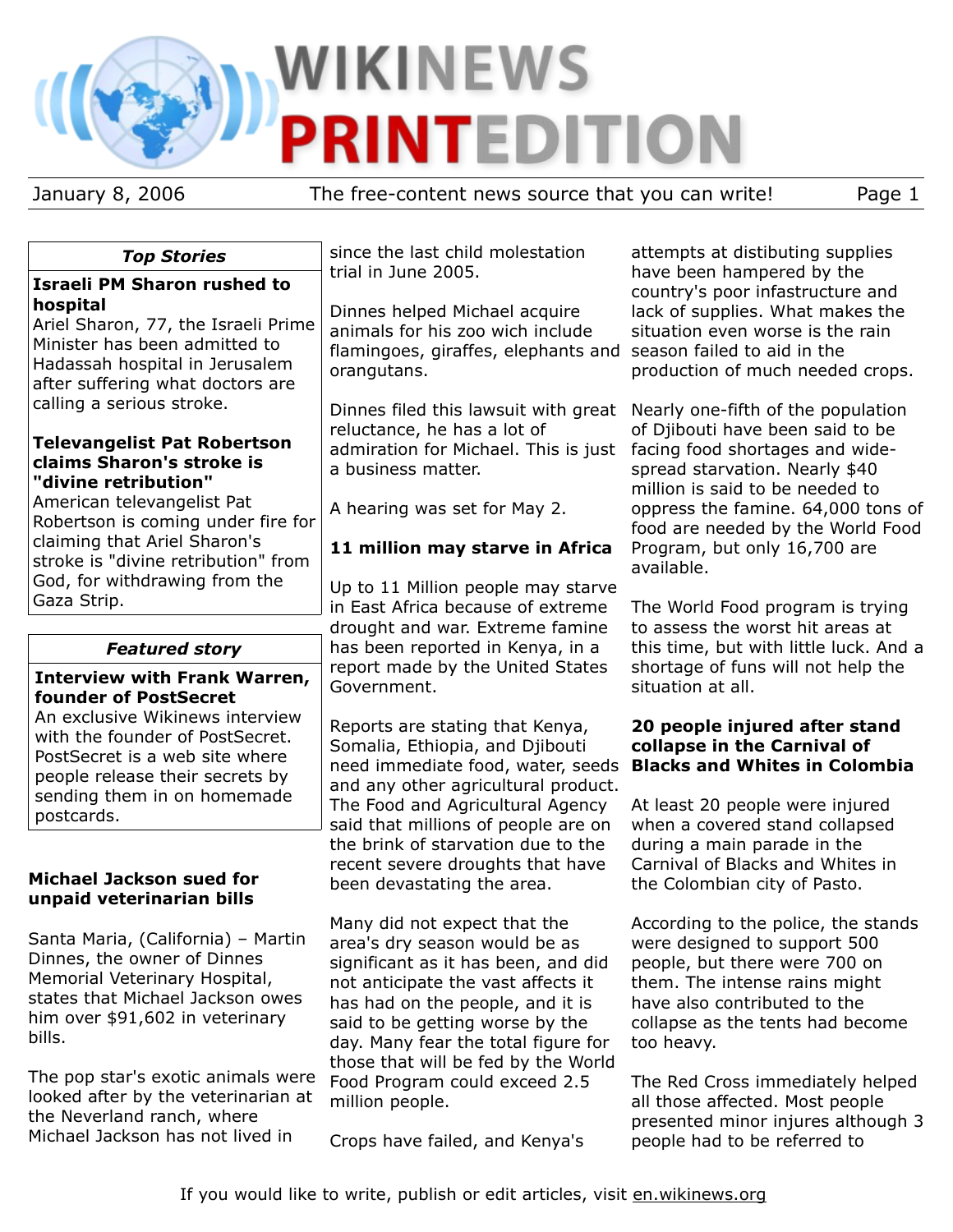medical assistance centers.

Despite the incident the parade continued along the main streets of the city.

## **Tamil Tigers blamed for attack on Sri Lankan Navy**

13 sailors have been reported killed and others missing or injured after suspected Tamil Tiger guerrillas attacked a naval vessel off northeastern Sri Lanka early Saturday. Sri Lankan military say it was one of the worst attacks by the sea Tigers of the Liberation Tigers of Tamil Eelam (LTTE).

According to defence officials, the Sri Lankan Navy fast attack craft was sunk in the early hours of Saturday by a heavy explosion carried out by the Liberation Tigers of Tamil Eelam (LTTE) rebels. The Sri Lankan sailors were have been jailed in Broome in on patrol when a boat rigged with explosives rammed their vessel off the port of Trincomalee.

Sri Lanka Broadcasting Corporation (SLBC) said two of the injured sailors had been recovered, who were believed to have been thrown out by the power of the explosion.

The LTTE has stepped up attacks against security forces in northern and eastern Sri Lanka since President Mahinda Rajapakse was elected on November 17th and invited the rebels to renew negotiations with the government.

With Saturday's blast, over 65 security personnel and police officers have been killed in rebel attacks since the election.

The attack follows LTTE reports of army abuses and killings. The government is investigating one such incident after five Tamil

youths, whom the army said were blown up by their own grenade, were found shot dead.

The Tigers say they want a political solution to the conflict, which has killed more than 64,000 people and displaced hundreds of thousands since 1983.

A similar attack on the navy in Trincomalee harbour killed 12 sailors and led to the collapse of a previous ceasefire in 1995.

In December, 39 military personnel were killed in a string of mine attacks, the deadliest month since a 2002 ceasefire that some say is strained to breaking point.

# **Indonesian fishermen jailed for fishing offences**

Thirty-four Indonesian fisherman northern Western Australia for illegal fishing offences. Seven of the 34 have been jailed in Australia before for previous fishing offences.

Their vessels were found hiding in mangroves off the Kimberley coast. Nearly two tonnes of trochus shell was uncovered. The fisherman face jail terms up to a year.

The WA Fisheries Department says the jail terms reflect the seriousness with which the offence is being viewed. Department officer Chris Mitchell says the fishermen had traversed 200 miles of Commonwealth waters and were inside the three nautical mile state limit when they were caught.

He says their actions are a serious breach of fisheries laws. "In the early days, the courts would have given a good behaviour bond for a first offender," he said. "That was

more specifically for the traditional sail-powered vessels, not these motorised vessels that are coming down and because these are in state waters it is far more serious."

On Thursday, skippers of 11 Indonesian fishing boats were fined by a Perth court. Three of the men, who had previous convictions, were fined \$15,000 each, with 100 days to pay. The remaining eight were fined \$9000 each and given 60 days to pay.

The captains were fined between \$9,000 and \$15,000 for fishing and taking trochus shell from Australian waters off the northwest coast last month. Three of the captains have been caught fishing in Australian waters before between 1997 and 2004.

Legal Aid lawyer David McKenzie, says the fishermen were were very poor and it was highly unlikely they would be able to pay the fines.

The magistrate ordered that they spend between 60 and 100 days in in jail in Western Australia if the fines were not paid.

# **Interview with Frank Warren, founder of PostSecret**

PostSecret is a community art project where people release their secrets by anonymously mailing them on a homemade postcard. Frank Warren started PostSecret in November, 2004 and has since recieved thousands of secrets from all over the world. The cards appeared in an All-American Rejects music video for the song Dirty Little Secret, and PostSecret's fee? a \$2,000 donation to The National Hopeline Network 1(800)SUICIDE, a suicide hotline. PostSecret has recently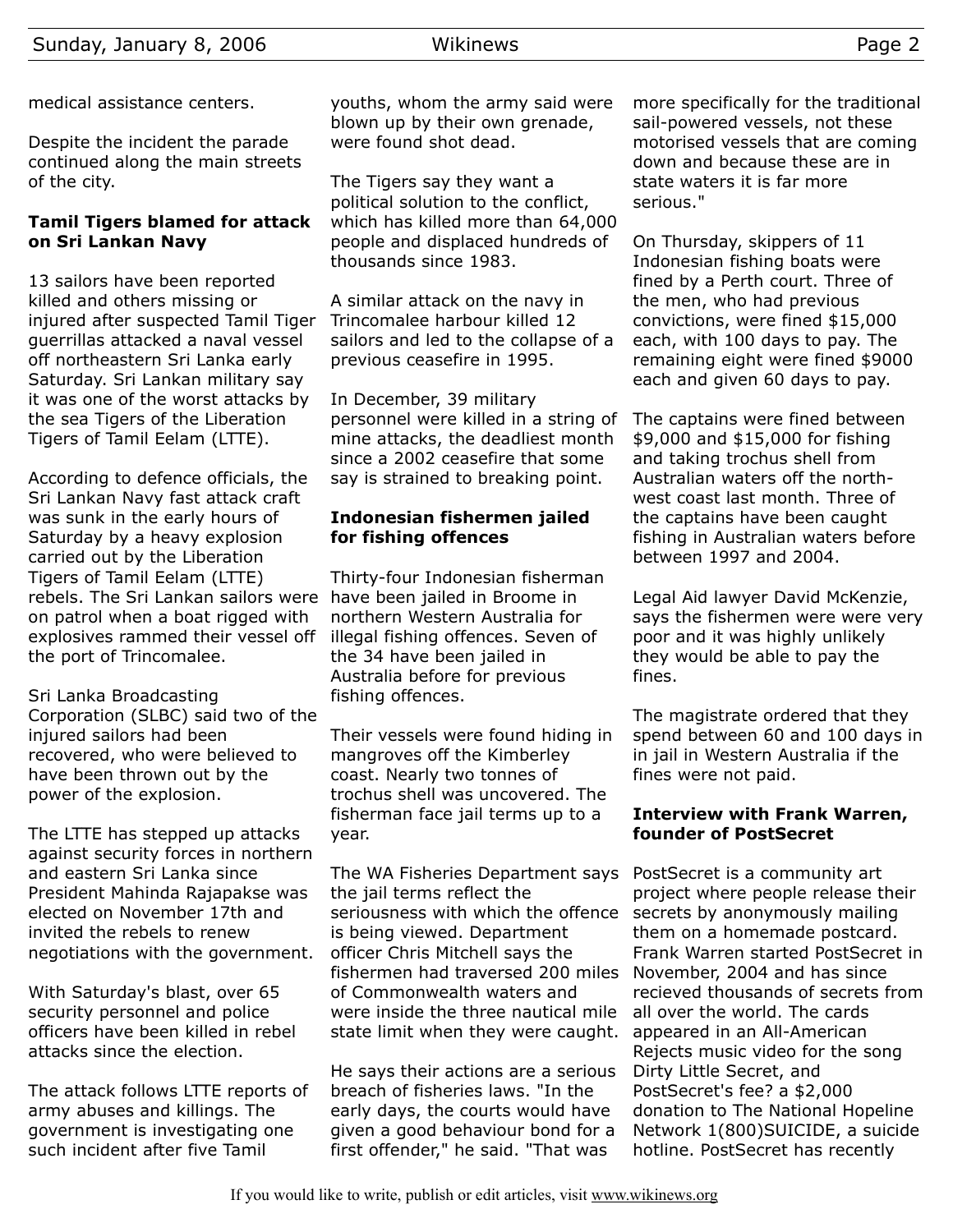published a book of some of the postcards with some of the proceeds also going to the hotline.

Wikinews: What is PostSecret for you?

*Frank Warren: PostSecret is a community art project where anyone can write a secret on a postcard and mail it in.*

You originally sent out 3,000 postcards at the projects inception in November, 2004. Over a year later, approximately how many cards have you received? *20,000.*

Geographically, how far away have you received postcards? *The cards come from all over the world; Hong Kong, Afghanistan, Australia, Ireland, India...*

You let the All-American Rejects use the postcards in their video for *bravely share their secrets on the* a donation to the National Hopeline Network, a suicide hotline. You also have a book out now with some of the proceeds going to National Hopeline. Is depression the most common theme in the secrets that you have **emissions three times more** recieved?

*I do not know if depression is the most common theme, but I picked the charity because of my own experiences with suicide and because I have first-hand knowledge of the good work done by 1(800)SUICIDE.*

What, in your opinion, is the motivation for people to send you their secrets?

*I think some people are looking to share a funny story, others want to talk about a secret kindness they performed but most people, I believe, are looking to better understand their own secrets and perhaps use this project as a first step in taking action upon their secrets.*

Have you ever gotten into any sort Macfarlane said. "This is not a of trouble or controversy because of what you have posted on your site? If so, what has happened as a result?

*I once received a postcard from a girl saying, "I worked really hard to get into [Ivy League School] but now I hate it here." She later contacted me and said her friends and family recognized her handwriting and the posting was causing her distress. She asked me to remove it and I did. But I asked her to let me know how things turned-out in the long-run. Maybe this event will cause her to change schools or find new ways to appreciate where she is now.*

Finally, PostSecret has touched and aided the lives of many people. How can people help the project?

*I hope people just continue to site and visitors continue to express their understanding and compassion.*

# **Australian government says technology could reduce than Kyoto**

Less than one week out from the inaugural Asia-Pacific Clean Development and Climate Partnership meeting in Sydney, the Australian government has claimed that technology could be used to cut emissions three times more than the Kyoto Protocol.

Ian Macfarlane, Minister for Industry said that the six countries resulting in injuries ranging from at next week's meeting will discuss bruises to bone fractures in 30 ways to cut greenhouse gas emissions while continuing to produce large amounts of energy.

"While Kyoto puddles on, to put it nicely, the real reductions will come from technology" Mr

diplomatic love-in. It's a hardedged business plan with targets and reporting duties."

The members of the partnership - Australia, the United States, China, India, Japan and South Korea produce around half of the world's greenhouse gas emissions. Of the world's developed nations only Australia and the United States have refused to ratify Kyoto.

The pact will not set binding targets upon its members, but will monitor its results.

It is believed that the meeting will discuss nuclear energy generation, geothermal energy and capturing and storing gases underground.

The federal opposition is calling on the Australian government to ratify Kyoto. Environment spokesman, Anthony Albanese, said "The Kyoto Protocol is the main game, with mandatory fixed targets for greenhouse gas emission reductions over an extended timetable, with economic instruments driving the policy outcomes".

## **Two companies plea 'guilty' to Birmingham theatre stage collapse**

Two companies have pleaded guilty to breaching health and safety laws after the stage of The Alexandra Theatre in Birmingham, United Kingdom collapsed people.

The two companies, Sing Along Productions and Clear Channel, said that the collapse occured after a communications breakdown between them.